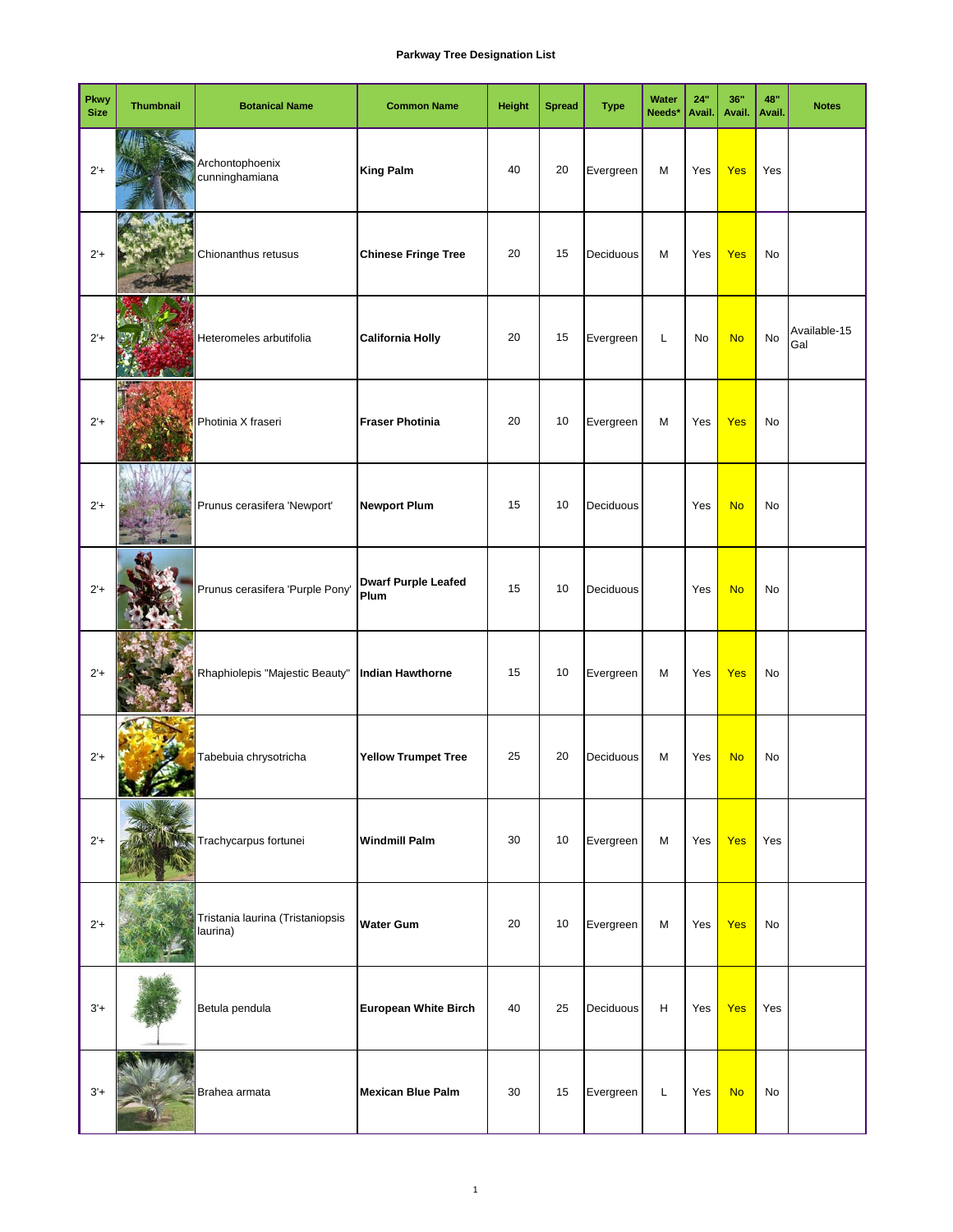| <b>Pkwy</b><br><b>Size</b> | <b>Thumbnail</b> | <b>Botanical Name</b>                                 | <b>Common Name</b>           | Height | <b>Spread</b> | <b>Type</b> | Water<br>Needs* | 24"<br>Avail. | 36"<br>Avail. | 48"<br>Avail. | <b>Notes</b>        |
|----------------------------|------------------|-------------------------------------------------------|------------------------------|--------|---------------|-------------|-----------------|---------------|---------------|---------------|---------------------|
| $3'+$                      |                  | Brahea edulis                                         | <b>Guadalupe Palm</b>        | 30     | 10            | Evergreen   | Г               | No            | <b>Yes</b>    | No            |                     |
| $3'+$                      |                  | Cercis canadensis 'Forest<br>Pansy'                   | <b>Forest Pansy Redbud</b>   | 15     | 10            | Deciduous   | M               | Yes           | <b>Yes</b>    | No            |                     |
| $3'+$                      |                  | Cercis occidentalis                                   | <b>Western Redbud</b>        | 15     | 10            | Deciduous   | L               | Yes           | <b>Yes</b>    | No            |                     |
| $3'+$                      |                  | Chitalpa tashkentensis                                | Chitalpa                     | 25     | 25            | Deciduous   | L               | Yes           | Yes           | No            |                     |
| $3'+$                      |                  | Eryobotrya deflexa<br>no<br>fruit                     | <b>Bronze Loquat</b>         | 25     | 25            | Evergreen   | M               | Yes           | Yes           | No            |                     |
| $3' +$                     |                  | Heteromeles arbutifolia                               | <b>Toyon Tree</b>            | 15     | 10            | Evergreen   | L               | No            | <b>No</b>     | $\mathsf{No}$ | Available-15<br>Gal |
| $3'+$                      |                  | Howea forsterana                                      | <b>Kentia Palm</b>           | 35     | 20            | Evergreen   | M               | Yes           | Yes           | No            |                     |
| $3'+$                      |                  | Hymenesporum flavum                                   | Sweetshade                   | 40     | 20            | Evergreen   | M               | No            | <b>No</b>     | No            | Available-15<br>Gal |
| $3'+$                      |                  | Ilex altaclarensis 'Wilsonii'                         | <b>Wilson Holly</b>          | 20     | 15            | Evergreen   | М               | Yes           | <b>No</b>     | No            |                     |
| $3'+$                      |                  | Lagerstroemia indica 'Indian<br>Tribes'               | <b>Crape Myrtle</b>          | 25     | 20            | Deciduous   | М               | Yes           | <b>Yes</b>    | Yes           |                     |
| $3'+$                      |                  | Livistona chinensis                                   | <b>Chinese Fountain Palm</b> | 20     | 10            | Evergreen   | M               | Yes           | <b>No</b>     | No            |                     |
| $3'+$                      |                  | Magnolia grandiflora 'Little Gem' Little Gem Magnolia |                              | 20     | 15            | Evergreen   | М               | Yes           | Yes           | Yes           |                     |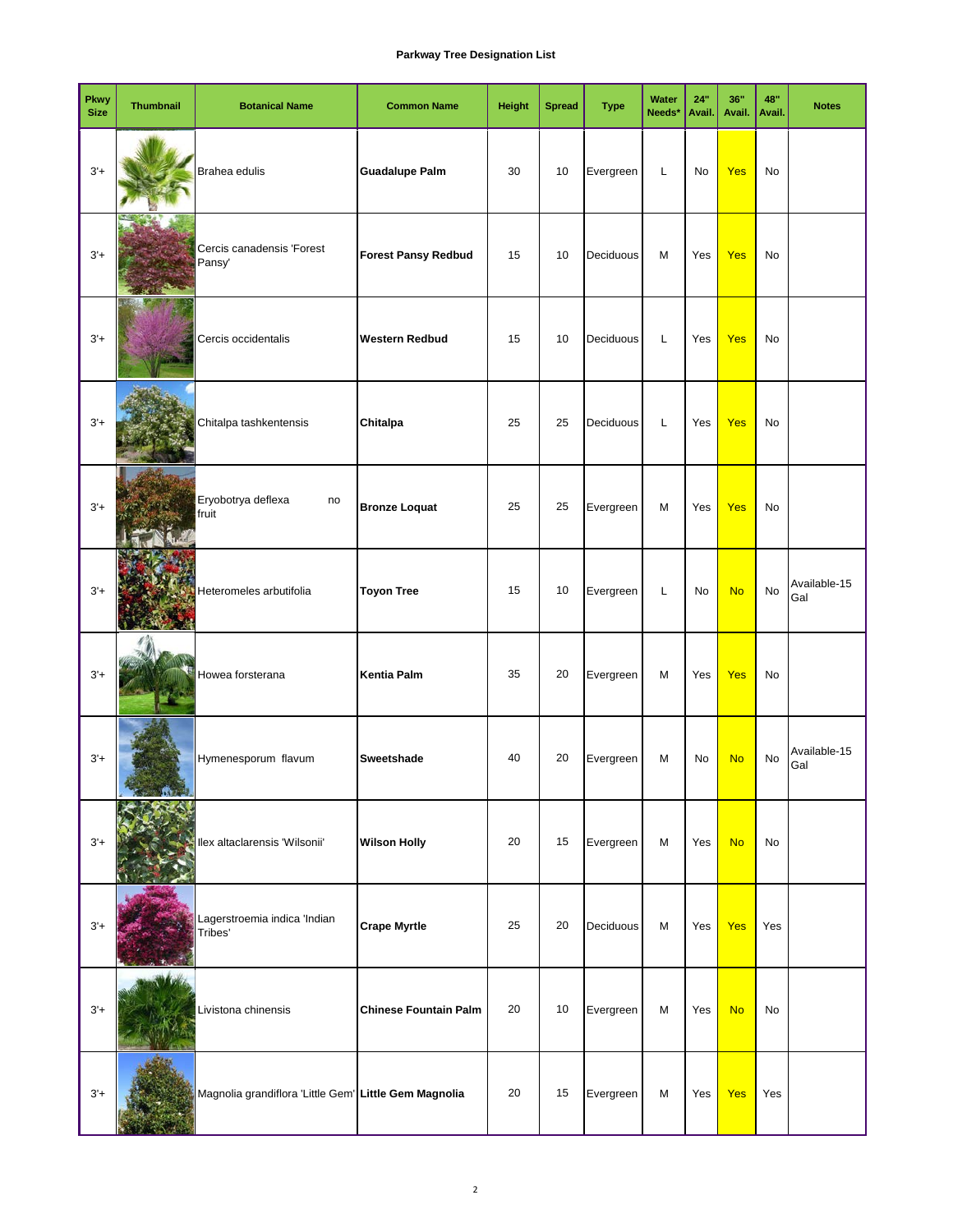| Pkwy<br><b>Size</b> | <b>Thumbnail</b> | <b>Botanical Name</b>   | <b>Common Name</b>         | Height | <b>Spread</b> | <b>Type</b> | Water<br>Needs* | 24"<br>Avail. | 36"<br>Avail. | 48"<br>Avail. | <b>Notes</b>        |
|---------------------|------------------|-------------------------|----------------------------|--------|---------------|-------------|-----------------|---------------|---------------|---------------|---------------------|
| $3'+$               |                  | Maytenus boaria         | <b>Mayten Tree</b>         | 20     | 15            | Evergreen   | M               | Yes           | <b>Yes</b>    | Yes           |                     |
| $3'+$               |                  | Rhus integrifolia       | <b>Lemonade Berry</b>      | 10     | 10            | Evergreen   | VL              | No            | <b>No</b>     | No            | Available-15<br>Gal |
| $3'+$               |                  | Rhus lancea             | <b>African Sumac</b>       | 25     | 20            | Evergreen   | Г               | Yes           | <b>No</b>     | No            |                     |
| $3'+$               |                  | Syagrus romanzoffiana   | Queen Palm                 | 50     | 20            | Evergreen   | M               | Yes           | Yes           | Yes           |                     |
| $3'+$               |                  | Washingtonia robusta    | <b>Mexican Fan Palm</b>    | 90     | 20            | Evergreen   | L               | Yes           | <b>Yes</b>    | No            |                     |
| $4' +$              |                  | Arbutus unedo           | <b>Strawberry Tree</b>     | 20     | 20            | Evergreen   | L               | Yes           | <b>Yes</b>    | Yes           |                     |
| $4'+$               |                  | Brachychiton populeneus | <b>Bottle tree</b>         | 50     | 40            | Evergreen   | L               | Yes           | Yes           | No            |                     |
| $4' +$              |                  | Callistemon citrinus    | <b>Lemon Bottlebrush</b>   | 25     | 20            | Evergreen   | L               | Yes           | <b>Yes</b>    | No            |                     |
| $4' +$              |                  | Callistemon viminalis   | <b>Weeping Bottlebrush</b> | 25     | 20            | Evergreen   | M               | Yes           | <b>Yes</b>    | No            |                     |
| $4' +$              |                  | Cassia leptophylla      | <b>Gold Medallion tree</b> | 25     | 20            | Evergreen   | M               | Yes           | <b>Yes</b>    | No            |                     |
| $4' +$              |                  | Geijera parvifolia      | <b>Australian Willow</b>   | 40     | 25            | Evergreen   | L               | Yes           | <b>Yes</b>    | Yes           |                     |
| $4' +$              |                  | Laurus noblis           | <b>Grecian Laurel</b>      | 40     | 30            | Evergreen   | L               | Yes           | Yes           | Yes           |                     |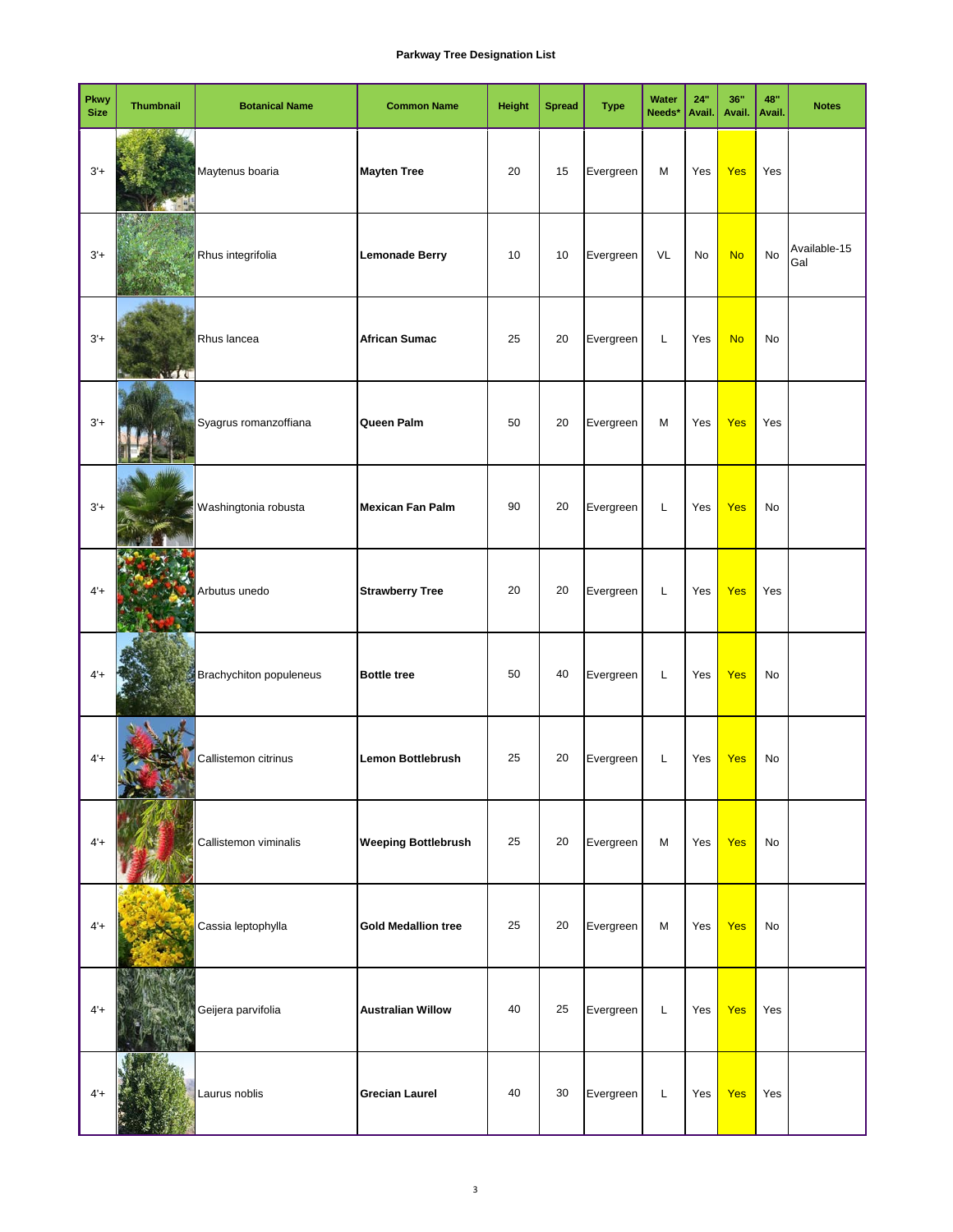| <b>Pkwy</b><br><b>Size</b> | <b>Thumbnail</b> | <b>Botanical Name</b>                   | <b>Common Name</b>          | <b>Height</b> | <b>Spread</b> | <b>Type</b> | Water<br>Needs* | 24"<br>Avail. | 36"<br>Avail. | 48"<br>Avail. | <b>Notes</b> |
|----------------------------|------------------|-----------------------------------------|-----------------------------|---------------|---------------|-------------|-----------------|---------------|---------------|---------------|--------------|
| $4' +$                     |                  | Spathodea campanulata                   | <b>African Tulip Tree</b>   | 30            | 20            | Evergreen   | M               | Yes           | <b>Yes</b>    | No            |              |
| $4' +$                     |                  | Stenocarpus sinuatus                    | <b>Firewheel Tree</b>       | 25            | 15            | Evergreen   | M               | Yes           | <b>No</b>     | No            |              |
| $5'+$                      |                  | Agonis flexuosa                         | <b>Peppermint Tree</b>      | 35            | 35            | Evergreen   | Г               | Yes           | <b>No</b>     | Yes           |              |
| $5'+$                      |                  | Albizia julibrissin                     | <b>Silk Tree</b>            | 40            | 40            | Deciduous   | M               | Yes           | <b>Yes</b>    | No            |              |
| $5'+$                      |                  | Bauhinia variegata (purpurea)           | <b>Purple Orchid Tree</b>   | 30            | 20            | Deciduous   | M               | Yes           | <b>Yes</b>    | No            |              |
| $5'+$                      |                  | Brachychiton acerfolius                 | <b>Flame Tree</b>           | 40            | 30            | Evergreen   | L               | Yes           | <b>Yes</b>    | No            |              |
| $5'+$                      |                  | Calodendron capense                     | <b>Cape Chestnut</b>        | 40            | 40            | Deciduous   | M               | Yes           | <b>No</b>     | No            |              |
| $5'+$                      |                  | Erythrina americana (E.<br>coralloides) | <b>Naked Coral Tree</b>     | 30            | 30            | Deciduous   | Г               | Yes           | Yes           | No            |              |
| $4' +$                     |                  | Eucalyptus ficifolia                    | <b>Red Flowering Gum</b>    | 40            | 40            | Evergreen   | M               | Yes           | <b>No</b>     | No            |              |
| $5'+$                      |                  | Eucalyptus sideroxylon                  | <b>Red or Pink Ironbark</b> | 60            | 40            | Evergreen   | Г               | Yes           | <b>No</b>     | No            |              |
| $5'+$                      |                  | Fraxinus oxycarpa 'Raywood'             | Raywood Ash                 | 35            | 30            | Deciduous   | M               | Yes           | <b>Yes</b>    | Yes           |              |
| $5'+$                      |                  | Ginkgo biloba 'Fruitless'               | <b>Maidenhair Tree</b>      | 60            | 40            | Deciduous   | M               | Yes           | Yes           | Yes           |              |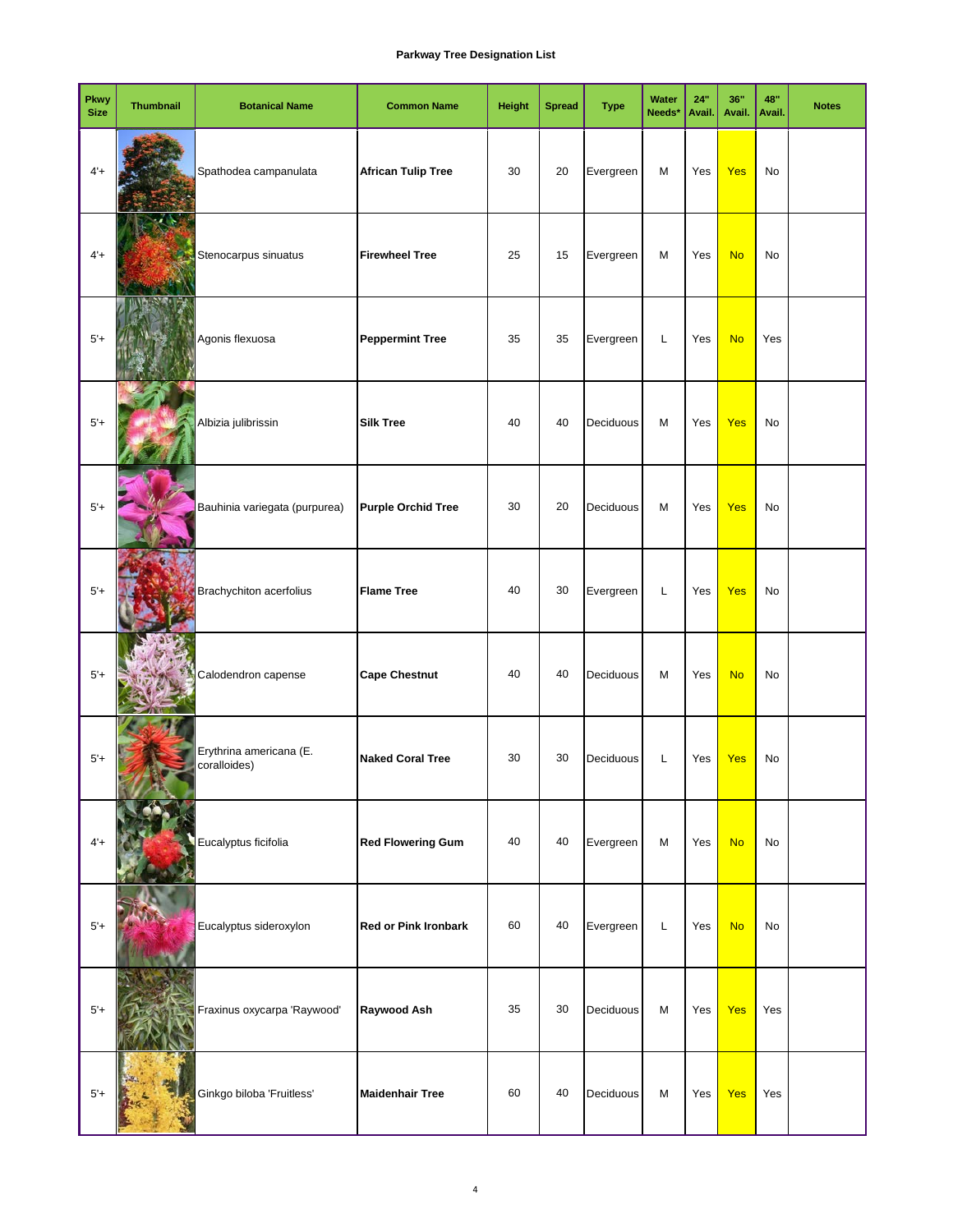| <b>Pkwy</b><br><b>Size</b> | <b>Thumbnail</b> | <b>Botanical Name</b>                      | <b>Common Name</b>                          | <b>Height</b> | <b>Spread</b> | <b>Type</b> | Water<br>Needs* | 24"<br>Avail. | 36"<br>Avail. | 48"<br>Avail. | <b>Notes</b> |
|----------------------------|------------------|--------------------------------------------|---------------------------------------------|---------------|---------------|-------------|-----------------|---------------|---------------|---------------|--------------|
| $5'+$                      |                  | Jacaranda mimosifolia                      | Jacaranda                                   | 40            | 50            | Deciduous   | M               | Yes           | <b>Yes</b>    | Yes           |              |
| $5'+$                      |                  | Koelreuteria paniculata                    | <b>Goldenrain Tree</b>                      | 25            | 25            | Deciduous   | L               | Yes           | <b>Yes</b>    | Yes           |              |
| $5'+$                      |                  | Lyonothamnus floribundus                   | Catalina Ironwood                           | 50            | 30            | Evergreen   | VL              | Yes           | <b>No</b>     | No            |              |
| $5'+$                      |                  | Magnolia grandiflora 'Russett'             | <b>Russett Magnolia</b>                     | 20            | 15            | Evergreen   | M               | Yes           | <b>Yes</b>    | Yes           |              |
| $5'+$                      |                  | Magnolia grandiflora 'Saint<br>Mary'       | Saint Mary Magnolia                         | 25            | 20            | Evergreen   | M               | Yes           | <b>Yes</b>    | Yes           |              |
| $5'+$                      |                  | Magnolia grandiflora 'Samuel<br>Sommer'    | <b>Samuel Sommer</b><br><b>Magnolia</b>     | 40            | 30            | Evergreen   | M               | Yes           | <b>Yes</b>    | Yes           |              |
| $5'+$                      |                  | Magnolia grandiflora. 'Majestic<br>Beauty' | <b>Majestic Beauty</b><br><b>Magnolia</b>   | 40            | 20            | Evergreen   | M               | Yes           | <b>Yes</b>    | Yes           |              |
| $5'+$                      |                  | Melaleuca linnarifolia                     | <b>Flaxleaf Paperbark</b>                   | 30            | 30            | Evergreen   | L               | Yes           | <b>No</b>     | No            |              |
| $5'+$                      |                  | Melaleuca quinquinerva<br>(virididfolia)   | <b>Cajeput Tree</b>                         | 40            | 20            | Evergreen   | M               | Yes           | <b>Yes</b>    | Yes           |              |
| $5'+$                      |                  | Metrosederos excelsa                       | <b>New Zealand Christmas</b><br><b>Tree</b> | 40            | 40            | Evergreen   | M               | Yes           | <b>No</b>     | No            |              |
| $5'+$                      |                  | Pinus eldarica (brutia)                    | <b>Afghan Pine</b>                          | 60            | 50            | Evergreen   | L               | Yes           | <b>Yes</b>    | Yes           |              |
| $5'+$                      |                  | Pistachia chinensis                        | <b>Chinese Pistache</b>                     | 40            | 40            | Deciduous   | M               | Yes           | <b>Yes</b>    | Yes           |              |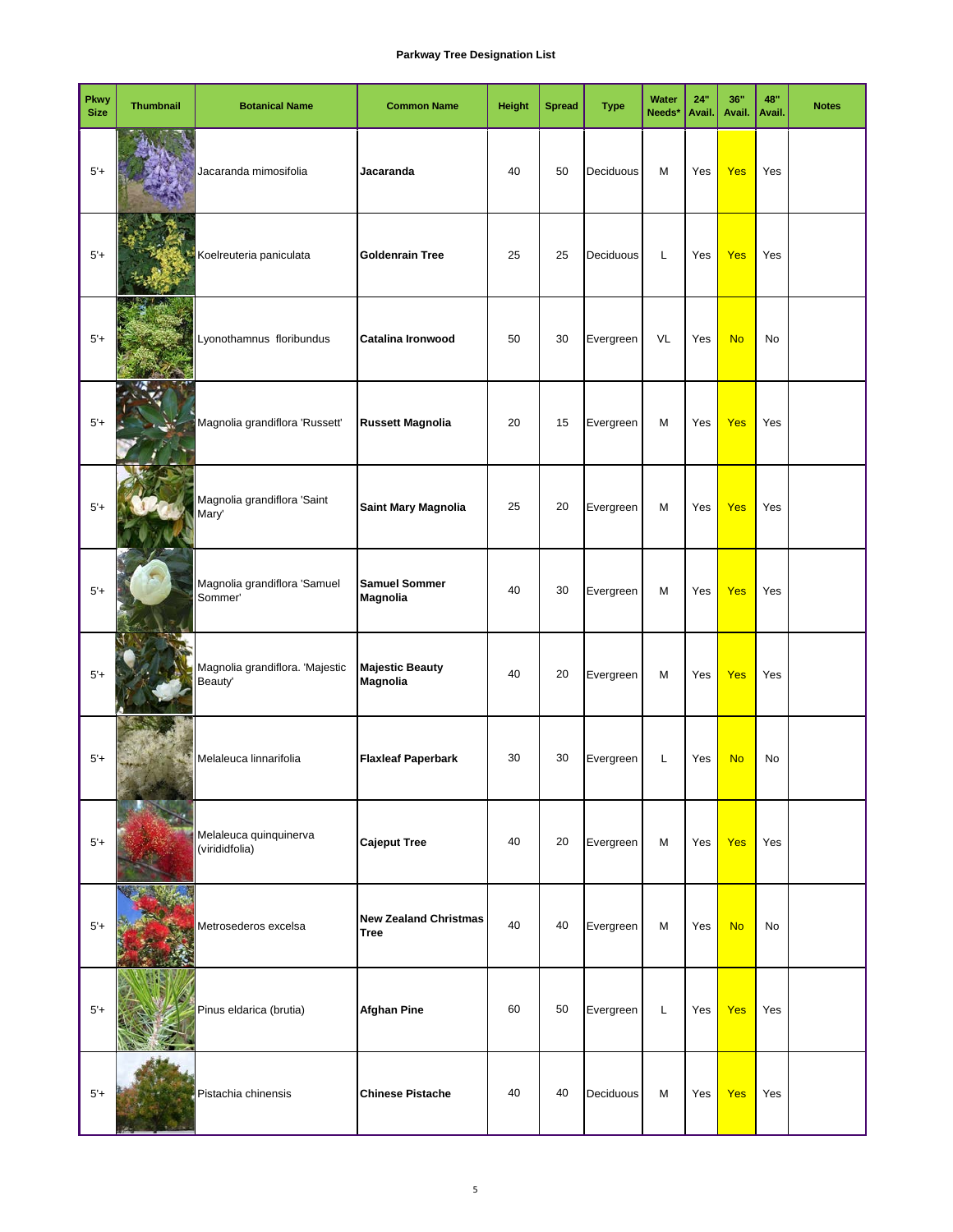| <b>Pkwy</b><br><b>Size</b> | <b>Thumbnail</b> | <b>Botanical Name</b>           | <b>Common Name</b>          | <b>Height</b> | <b>Spread</b> | <b>Type</b> | Water<br>Needs* | 24"<br>Avail. | 36"<br>Avail. | 48"<br>Avail. | <b>Notes</b>        |
|----------------------------|------------------|---------------------------------|-----------------------------|---------------|---------------|-------------|-----------------|---------------|---------------|---------------|---------------------|
| $5'+$                      |                  | Podocarpus macrophyllus         | <b>Yew Pine</b>             | 50            | 50            | Evergreen   | М               | Yes           | <b>No</b>     | No            |                     |
| $5'+$                      | 62.              | Prunus ilicifolia subsp. lyonii | <b>Catalina Cherry</b>      | 30            | 30            | Evergreen   | VL              | No            | <b>No</b>     | No            | Available-15<br>Gal |
| $5'+$                      |                  | Pyrus betulaefolia 'Southworth' | <b>Dancer Pear</b>          | 25            | 20            | Deciduous   |                 | Yes           | <b>Yes</b>    | No            |                     |
| $5'+$                      |                  | Pyrus calleryana 'Aristocrat'   | <b>Aristocrat Pear</b>      | 30            | 40            | Deciduous   | M               | Yes           | <b>Yes</b>    | Yes           |                     |
| $5'+$                      |                  | Pyrus calleryana 'Chanticleer'  | <b>Chanticleer Pear</b>     | 35            | 20            | Deciduous   | М               | Yes           | <b>Yes</b>    | Yes           |                     |
| $5'+$                      |                  | Pyrus calleryana 'Redspire'     | <b>Redspire Pear</b>        | 35            | 25            | Deciduous   | M               | Yes           | <b>Yes</b>    | Yes           |                     |
| $5'+$                      |                  | Quercus douglasii               | <b>Blue Oak</b>             | 50            | 50            | Deciduous   | VL              | Yes           | <b>Yes</b>    | No            |                     |
| $5'+$                      |                  | Quercus ilex                    | <b>Holly Oak</b>            | 50            | 50            | Evergreen   | Г               | Yes           | <b>Yes</b>    | Yes           |                     |
| $5'+$                      |                  | Sapium sebiferum                | <b>Chinese Tallow Tree</b>  | 40            | 35            | Deciduous   | M               | Yes           | <b>Yes</b>    | No            |                     |
| $5'+$                      |                  | Sophora japonica 'Regent'       | <b>Chinese Scholar Tree</b> | 40            | 40            | Deciduous   | M               | Yes           | <b>Yes</b>    | No            |                     |
| $5'+$                      |                  | Tabebuia avellanedae(Ipe)       | <b>Pink Trumpet Tree</b>    | 30            | 30            | Deciduous   | M               | Yes           | <b>Yes</b>    | Yes           |                     |
| $8'+$                      |                  | Araucaria heterophylla          | <b>Norfolk Island Pine</b>  | 80            | 30            | Evergreen   | M               | Yes           | <b>Yes</b>    | No            |                     |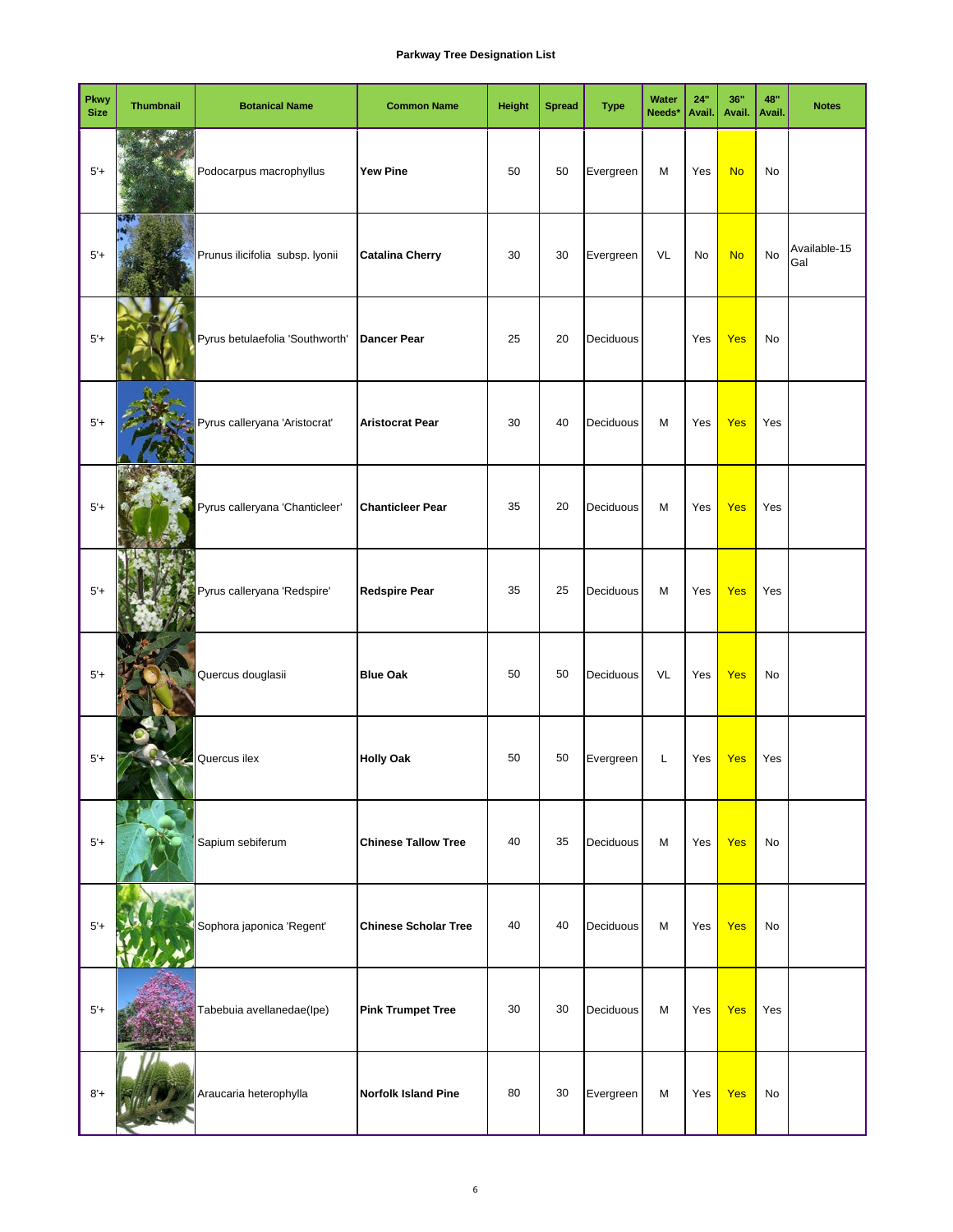| <b>Pkwy</b><br><b>Size</b> | <b>Thumbnail</b> | <b>Botanical Name</b>                    | <b>Common Name</b>              | <b>Height</b> | <b>Spread</b> | <b>Type</b> | Water<br>Needs* | 24"<br>Avail. | 36"<br>Avail. | 48"<br>Avail. | <b>Notes</b>        |
|----------------------------|------------------|------------------------------------------|---------------------------------|---------------|---------------|-------------|-----------------|---------------|---------------|---------------|---------------------|
| $8'+$                      |                  | Brachychiton discolor                    | <b>Pink Flame Tree</b>          | 70            | 50            | Semi        | Г               | No            | <b>No</b>     | No            | Available-15<br>Gal |
| $8'+$                      |                  | Cinnamomum camphora                      | <b>Camphor Tree</b>             | 50            | 60            | Evergreen   | M               | Yes           | <b>Yes</b>    | Yes           |                     |
| $8'+$                      |                  | Erythrina caffra                         | <b>Kaffirboom Coral Tree</b>    | 40            | 40            | Evergreen   | Г               | Yes           | <b>Yes</b>    | No            |                     |
| $8'+$                      |                  | Eucalyptus maculata                      | <b>Spotted Gum</b>              | 75            | 40            | Evergreen   | M               | Yes           | <b>No</b>     | No            |                     |
| $8'+$                      |                  | Fraxinus velutina 'Modesto'              | <b>Modesto Ash</b>              | 50            | 30            | Deciduous   | M               | Yes           | <b>Yes</b>    | Yes           |                     |
| $8' +$                     |                  | Koelreuteria bipinnata                   | <b>Chinese Flame Tree</b>       | 50            | 50            | Deciduous   | M               | Yes           | <b>Yes</b>    | Yes           |                     |
| $8'+$                      |                  | Liquidambar styraciflua<br>'Rotundiloba' | <b>Round Leafed</b><br>Sweetgum | 60            | 35            | Deciduous   | M               | Yes           | <b>Yes</b>    | No            |                     |
| $8'+$                      |                  | Lophostemon confertus                    | <b>Brisbane Box</b>             | 60            | 40            | Evergreen   | M               | Yes           | <b>Yes</b>    | Yes           |                     |
| $8'+$                      |                  | Pinus canariensis                        | <b>Canary Island Pine</b>       | 80            | 50            | Evergreen   | L               | Yes           | <b>Yes</b>    | Yes           |                     |
| $8'+$                      |                  | Pinus pinea                              | <b>Italian Stone Pine</b>       | 60            | 40            | Evergreen   | L               | Yes           | <b>Yes</b>    | Yes           |                     |
| $8'+$                      |                  | Pinus torreyana                          | <b>Torrey Pine</b>              | 70            | 40            | Evergreen   | L               | Yes           | <b>Yes</b>    | No            |                     |
| $8' +$                     |                  | Platanus acerifolia                      | <b>London Plane Tree</b>        | 70            | 40            | Deciduous   | M               | Yes           | <b>Yes</b>    | No            |                     |